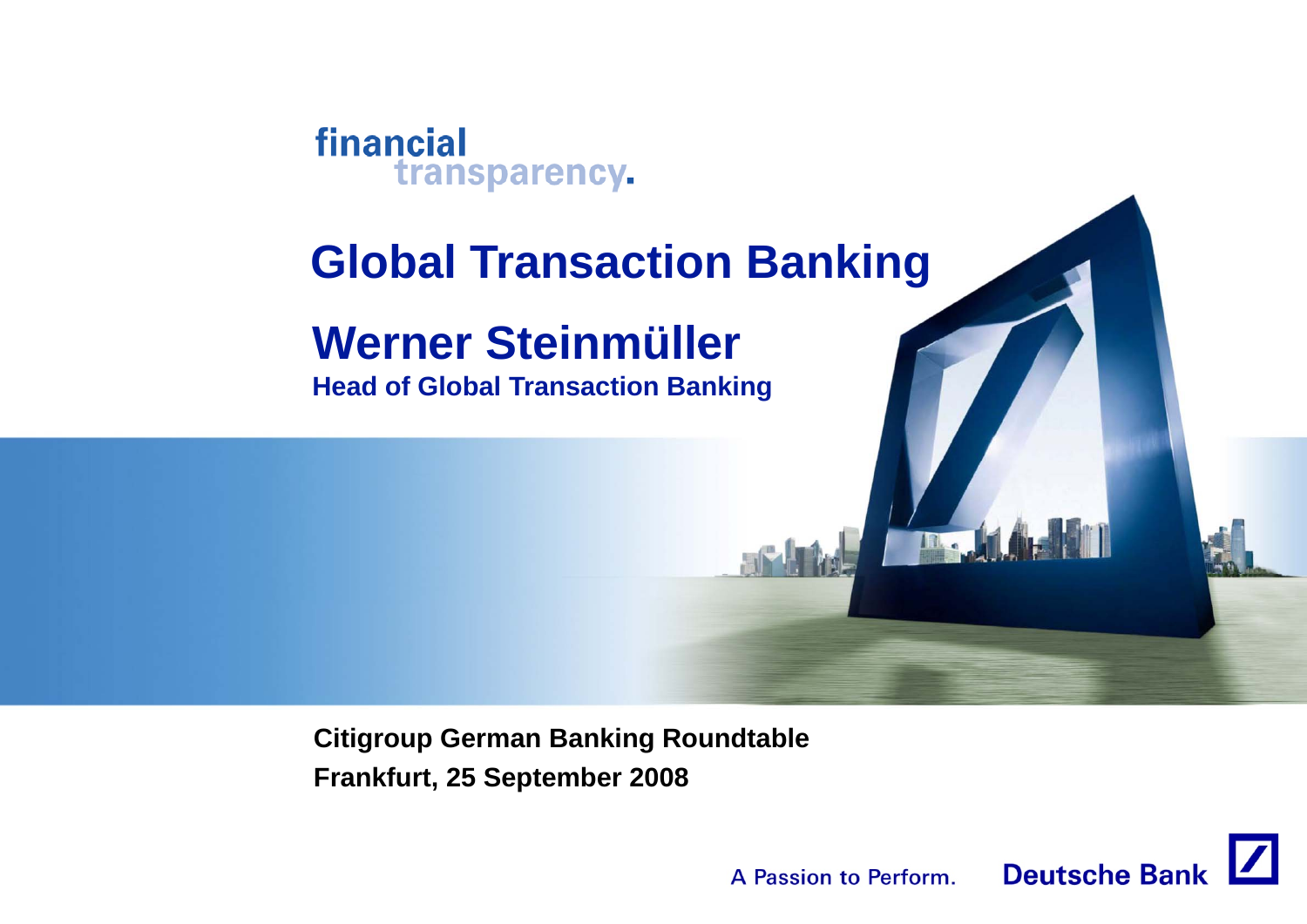



## **What is Global Transaction Banking (GTB)?**

**GTB covers py , q y g , , a yment transactions, li quidit y mana gement, trade finance, securities services and trust business.**



**Deutsche Banl**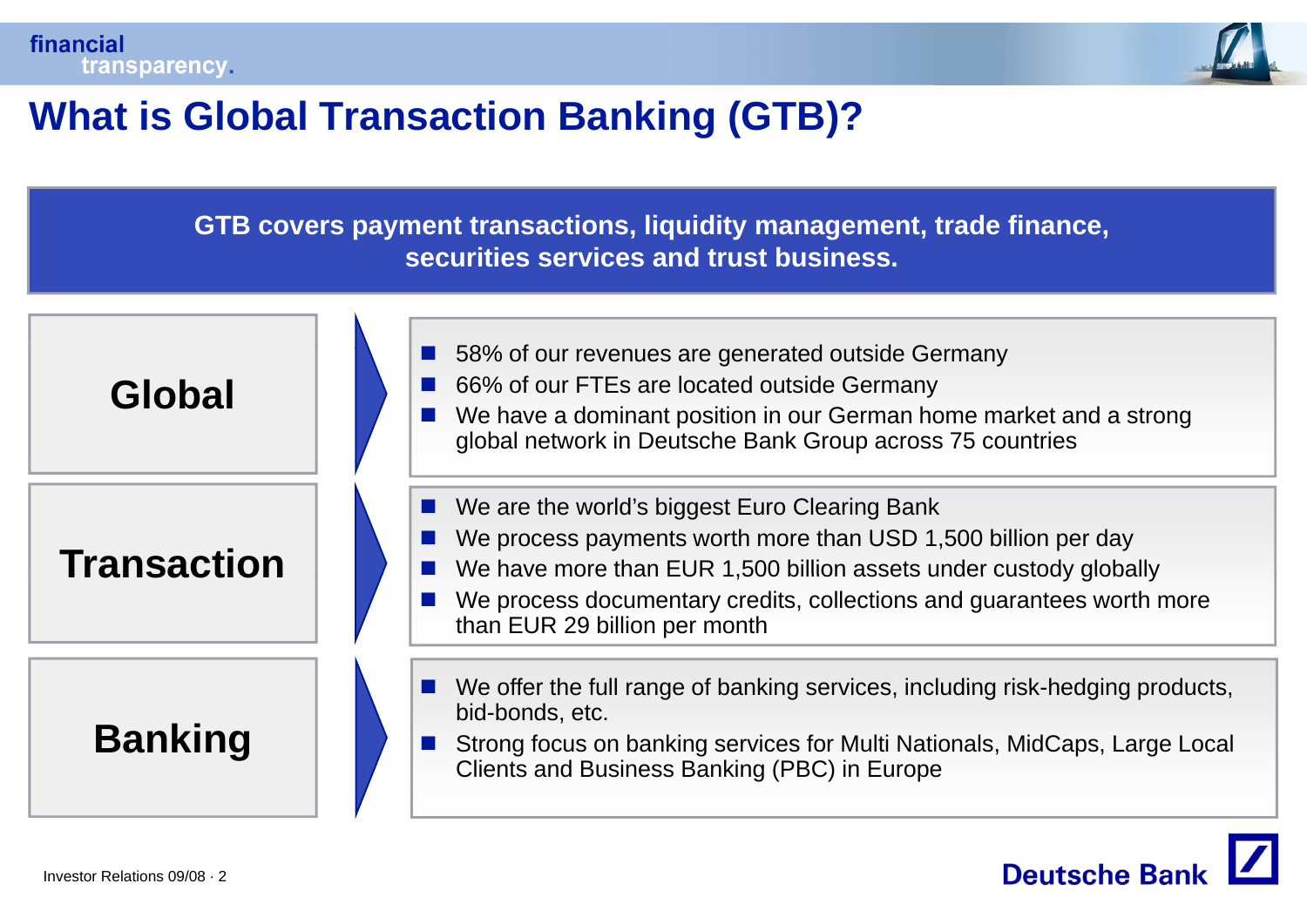

## **A variety of solutions along four business lines**

| <b>Clients</b>   |            | <b>Business Lines</b>                  | Product                                                                                                                                                                      |                                                                                                                                                                          |
|------------------|------------|----------------------------------------|------------------------------------------------------------------------------------------------------------------------------------------------------------------------------|--------------------------------------------------------------------------------------------------------------------------------------------------------------------------|
| Institutions     | Corporates | <b>Cash Management</b>                 | <b>Current Accounts</b><br><b>Sight Deposits / Overdrafts</b><br>Channel Mgmt & Integration<br><b>Services</b><br><b>Global Payments &amp; Collection</b><br><b>Services</b> | <b>Check Services</b><br><b>Liquidity Management</b><br>Information and Reporting<br><b>Services</b><br><b>Financial Supply Chain Mgmt</b><br><b>Wholesale Solutions</b> |
|                  |            | <b>Trade Finance</b>                   | <b>International Trade Products</b><br><b>Global Trade Management</b>                                                                                                        | <b>Financial Supply Chain Mgmt</b><br><b>Structured Trade &amp; Export</b><br>Finance                                                                                    |
| <b>Financial</b> |            | <b>Capital Market Sales</b>            | Foreign Exchange<br><b>Interest Rates</b><br><b>Equities</b>                                                                                                                 | Commodities<br>Credit                                                                                                                                                    |
|                  |            | <b>Trust &amp; Securities Services</b> | <b>Global debt Services</b><br><b>Structured Finance Services</b><br><b>Global Equity Services</b>                                                                           | <b>Corporate Services</b><br><b>Domestic Custody Services</b>                                                                                                            |

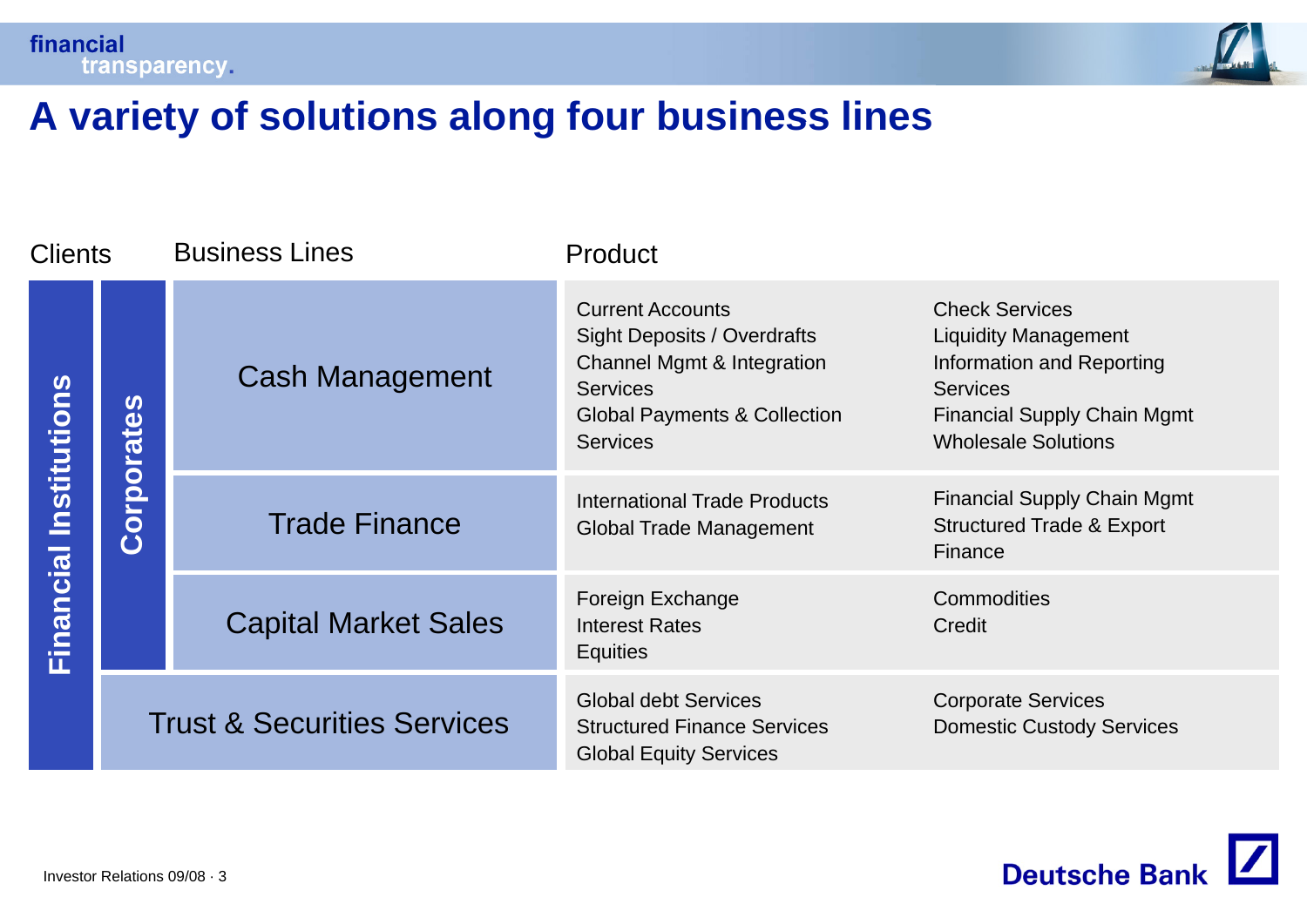



## **GTB has established <sup>a</sup> track record to deliver profitable growth**



\* During 2003, Deutsche Bank sold a substantial part of the Global Securities Services (GSS) business to State Street Corporation generating a gain on sale of EUR 583 m. During 2002, GSS contributed net revenues of approximately EUR 700 m with a negligible impact on income before income taxes Note: 2002 based on U.S. GAAP, 2007 based on IFRS. 2002 based on structure as of 2004



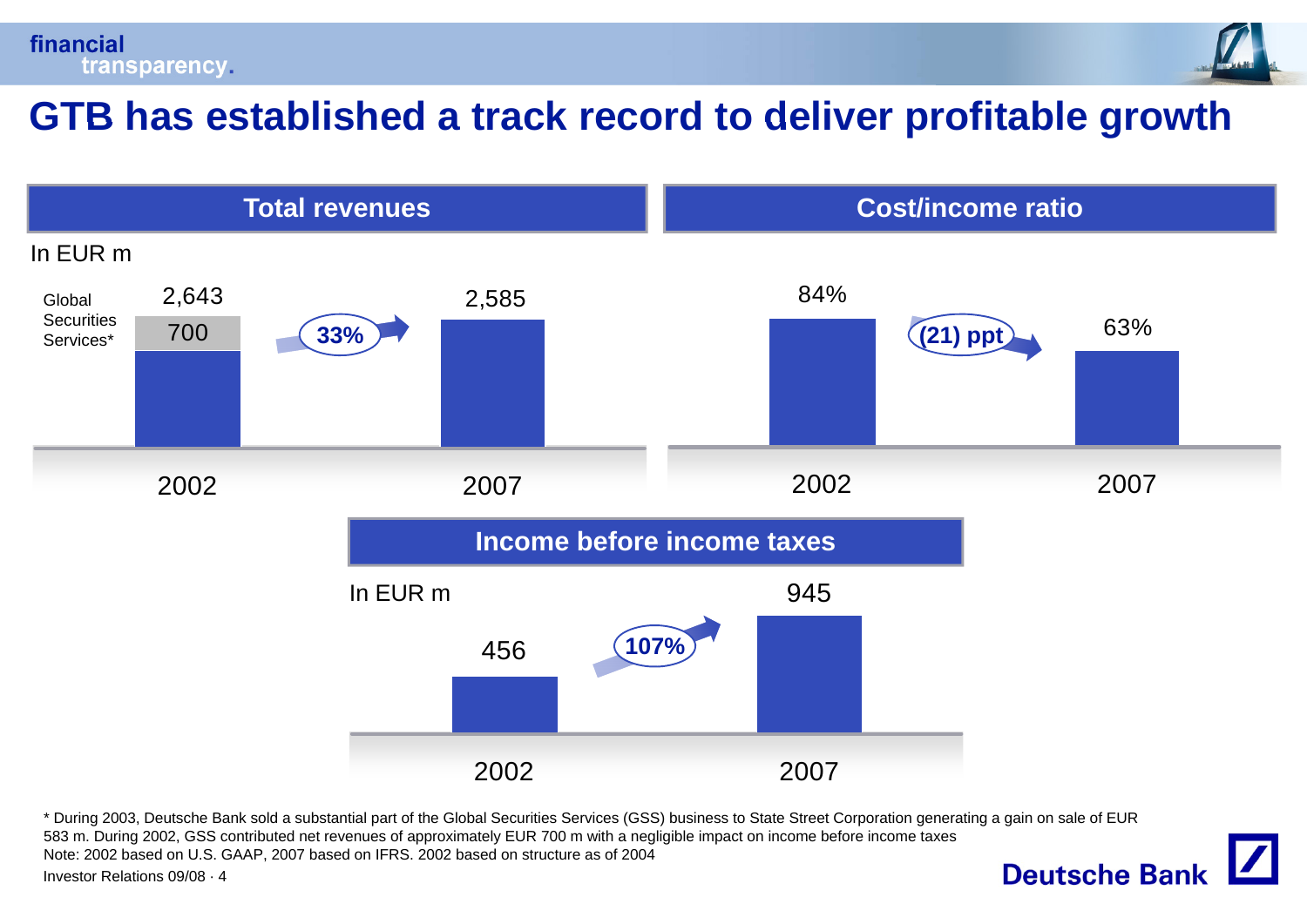



## **GTB is well diversified diversified …**

Revenues, 1H2008



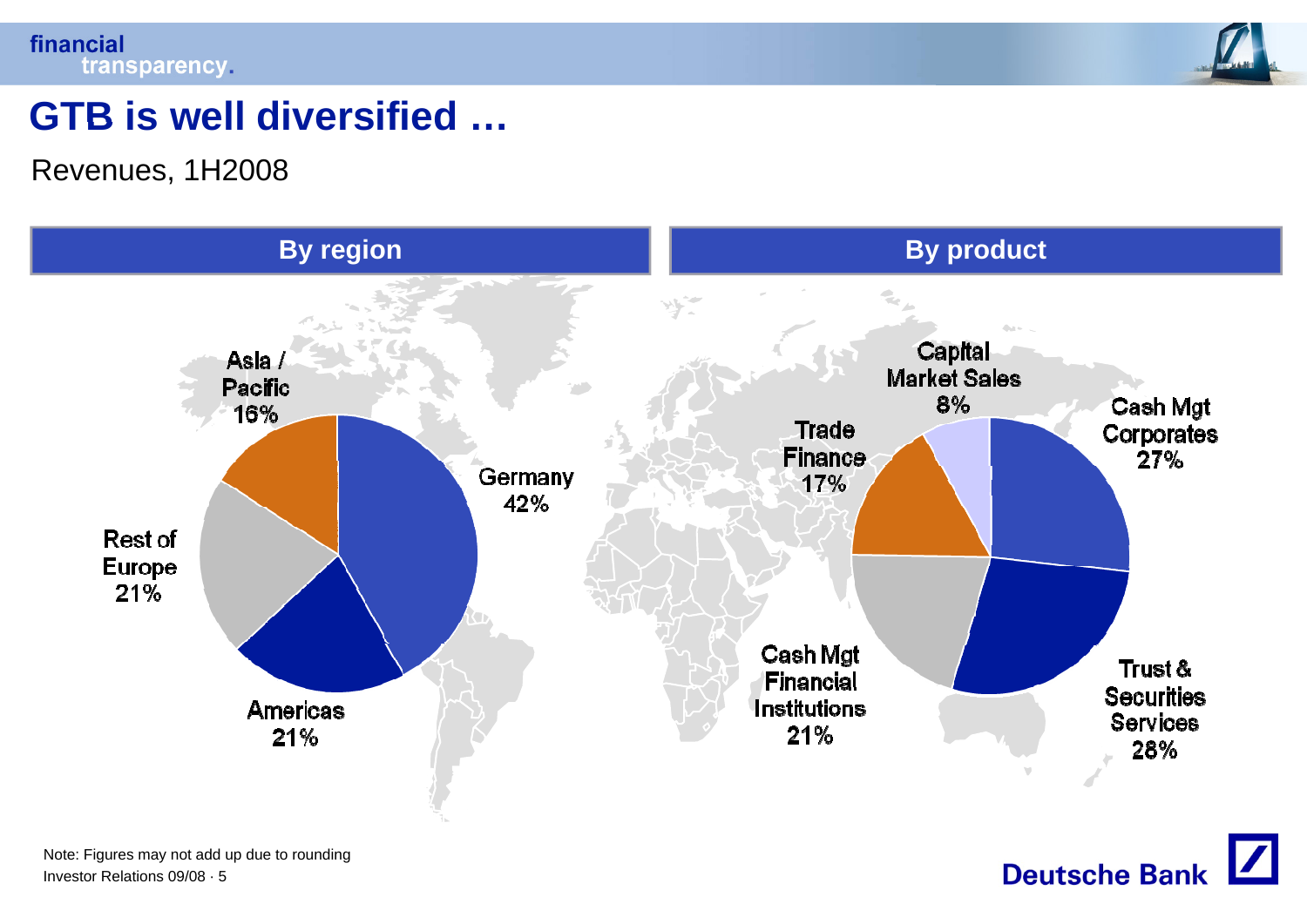



## **… and holds leadership positions in key products**

| <b>Product</b>                                                            | <b>Rank</b>    | <b>Market share</b> |
|---------------------------------------------------------------------------|----------------|---------------------|
| Euro clearing $(1)$                                                       |                | 17%                 |
| USD clearing <sup>(1)</sup>                                               | 5              | 8%                  |
| <b>Export LCs Germany</b> <sup>(2)</sup>                                  |                | 26%                 |
| <b>Trustee for US Asset &amp; Mortgage</b><br><b>Backed Securities(3)</b> | $\overline{2}$ | 22%                 |
| US Debt excl. ABS/MBS <sup>(4)</sup>                                      | 3              | 5%                  |
| Trade Finance Loans <sup>(5)</sup>                                        | 2              | 10%                 |

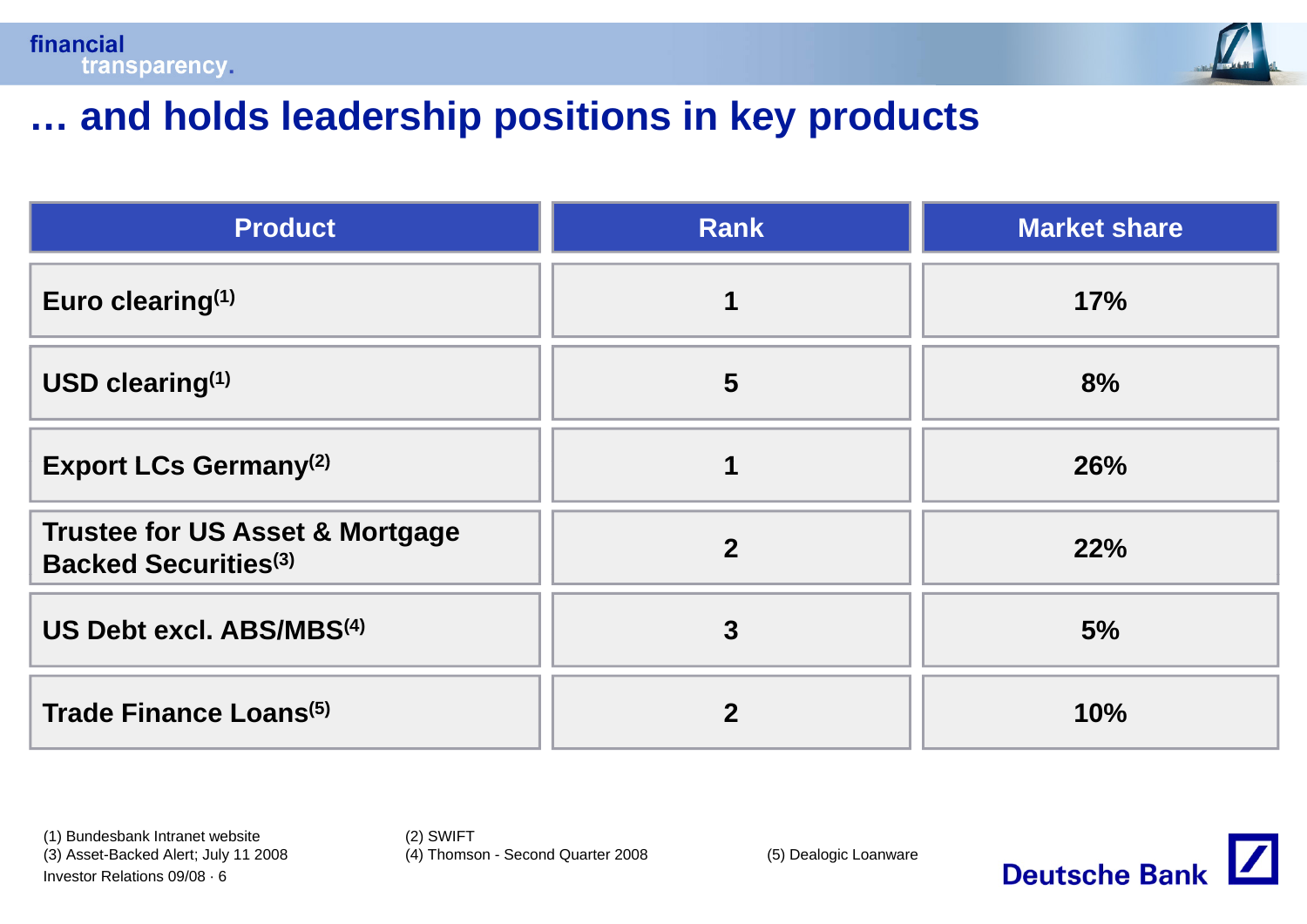

## **Midcap business is getting ever more challenging challenging …**

**Trade Finance Export volumes of German Midcaps b1% by 17 % twice as much as with large caps \***

**Cash Management Clients want to benefit from efficiency gains**

### **Globalization and financial crisis drive demand for risk mana gement solutions g**

#### **Challenges Challenges Deutsche Bank's response**

- П Global network: 83 locations in 44 countries
- F Germany: 24 trade finance hubs and 833 access points
- П Awarded 'Leading Trade Services Bank in Western **grew**  Leading Europe 2008' by *Global Trade Review*
	- Holistic financial supply chain solutions
	- SEPA 'Bank of choice':
		- −Free-of-charge conversion to SEPA format
		- All existing client accounts in Eurozone & UK are
		- − Reconversion of IBAN/BICs into nat'l account numbers
- treated as SEPA-compliant **gainsCapital Market Sales** Π Full range of hedging solutions for FX-, commodities-**I Market Sales All Contract Contract and interest-rate exposures** 
	- Π Investment solutions and risk management advisory & services offered out of 24 locations in Germany
	- Π ■ Number of clients using OTC products doubled over the last two years

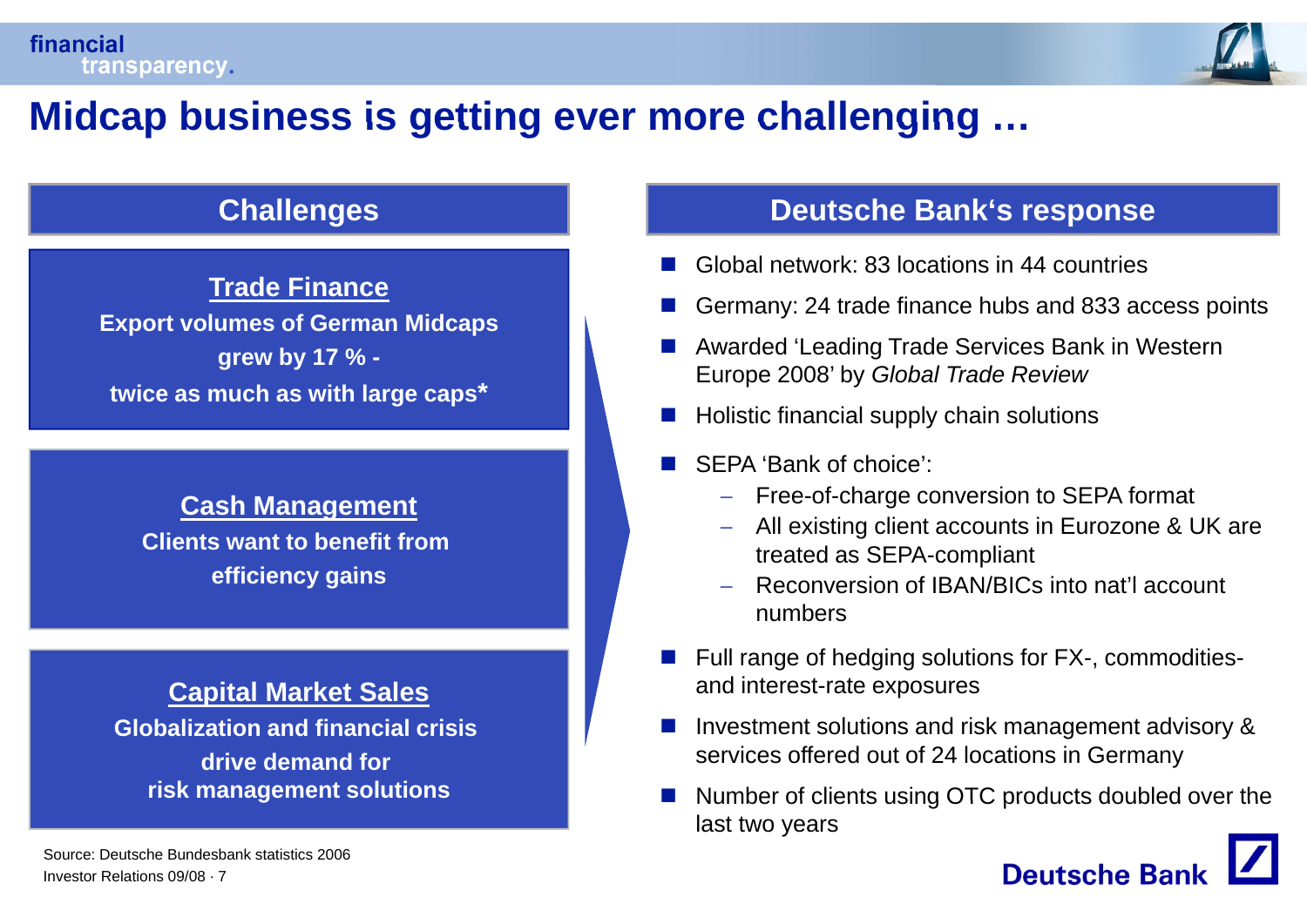

## **… and as <sup>a</sup> response we transformed our German business response**

### **Composition of client revenues and all constants Overview of transformation**

Revenues from German MidCaps



- $\mathcal{C}^{\mathcal{A}}$  Shift from a lending- and revenue- to a productand profitability-driven sales approach (proportion of lending down from 40% to 24%)
- $\mathcal{C}^{\mathcal{A}}$ Focus on client profitability
- $\mathcal{C}^{\mathcal{A}}$ Implementation and transition to LEMG lending
- P. Introduction of a coverage model which is oriented to client segment-specific needs
- Streamlined sales and marketing organization
- Consolidation of standardized service activities to regional hubs
- $\mathcal{C}^{\mathcal{A}}$  Centralization of middle and back-office functions

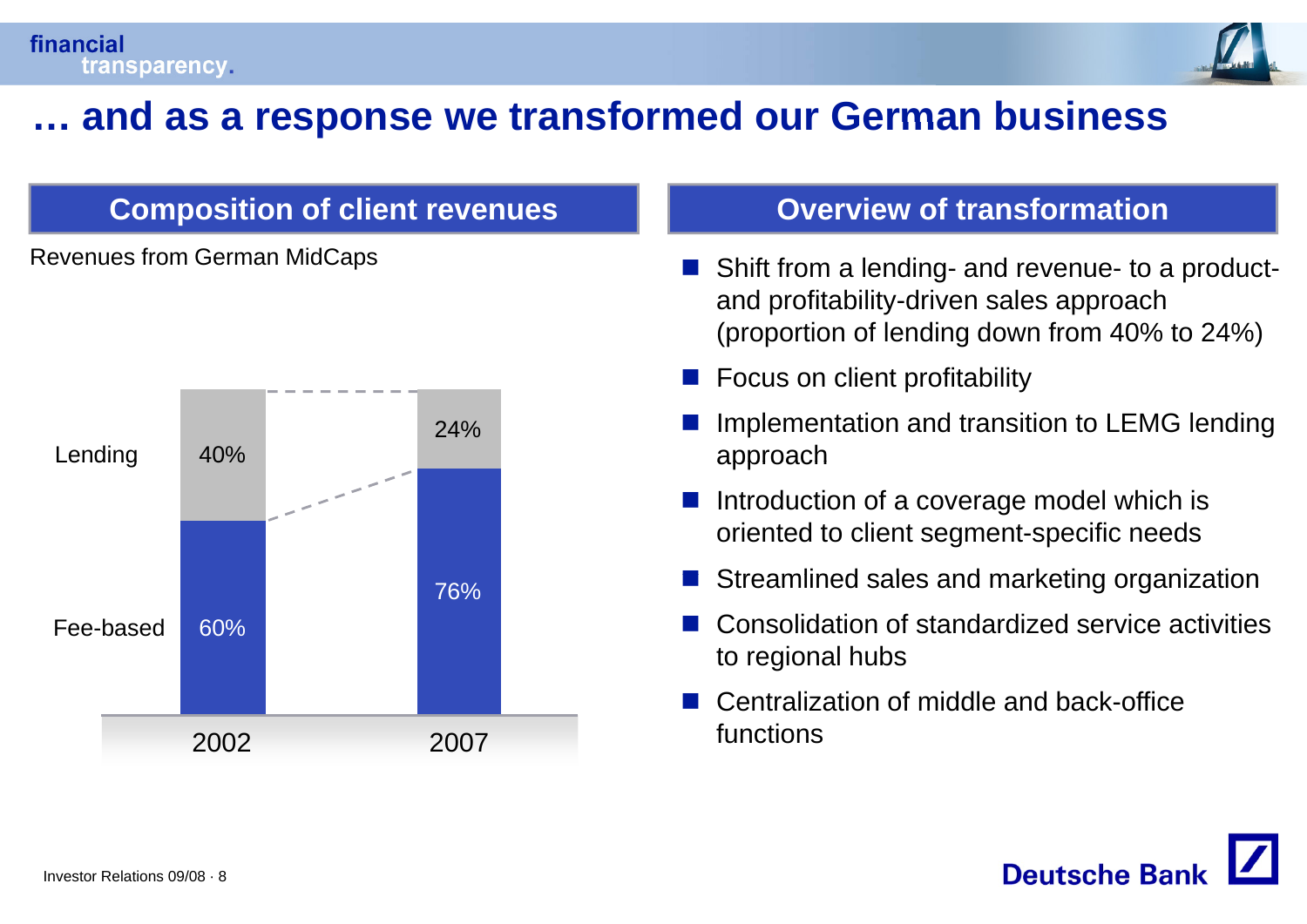

## **Well on our way to achieving the EUR 1bn target achieving target**

### **Sustained pre-tax profit growth Tactics and Tactics**

Jan - Junn <del>r</del>( **+34%** 945 1,000**+63%**433**+70%<sup>%</sup>)** 254460 <sup>533</sup> Continued disciplined cost management <sup>2004</sup> <sup>2005</sup> <sup>2006</sup> <sup>2007</sup> Target 2008

Income before income taxes, in EUR m

- $\mathcal{C}^{\mathcal{A}}$  More organic topline growth – focus on Europe
- $_{1.000}$   $\blacksquare$  Further deepen our footprint and market perception in the Americas
	- $\mathcal{C}^{\mathcal{A}}$ Continue to grow Asian business
- $\mathcal{C}^{\mathcal{A}}$  $\overline{705}$  i in the Build out other emerging markets with focus on Turkey and China
	- $\mathcal{C}^{\mathcal{A}}$  Bolt-on acquisitions like ABN Amro deal, HedgeWorks and Pago
	- More cooperation with Corporate Finance, Global Markets and Private & Business **Clients**
	- Г.



Investor Relations 09/08 · 9 Note: Numbers for 2004 and 2005 based on U.S. GAAP, from 2006 onwards based on IFRS Source: Finance GTB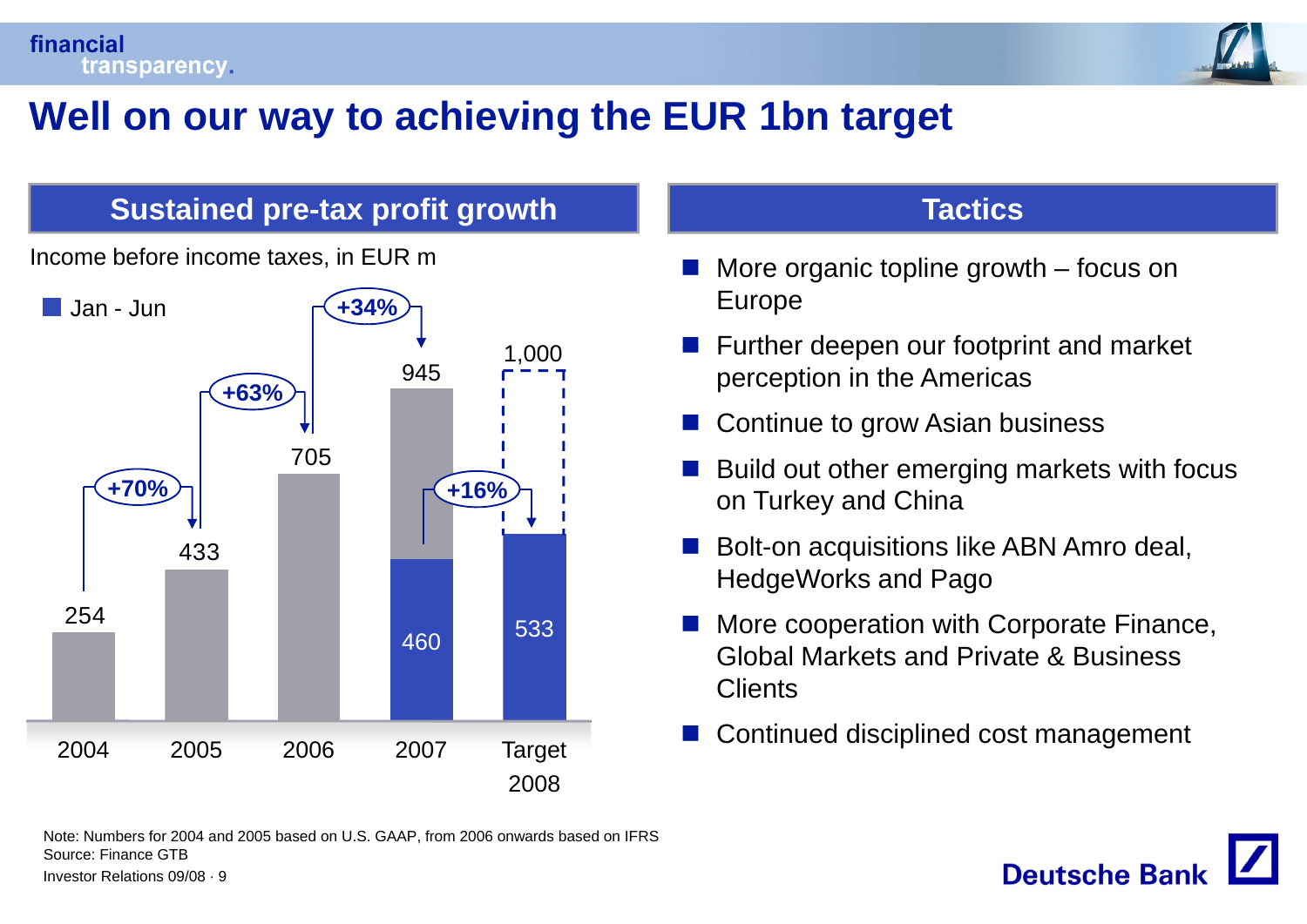

## **GTB s' vision and strategic focus areas will address changing market dynamics**

|              | <b>Excellence in Transaction Banking</b>                                |
|--------------|-------------------------------------------------------------------------|
| What         | "We want to grow profitably and sustainably                             |
| <b>Where</b> | in the Transaction Banking environment                                  |
| <b>How</b>   | by leveraging our advantage in knowledge, skills and product excellence |
| <b>Why</b>   | to deliver customised solutions for client segment-specific needs."     |



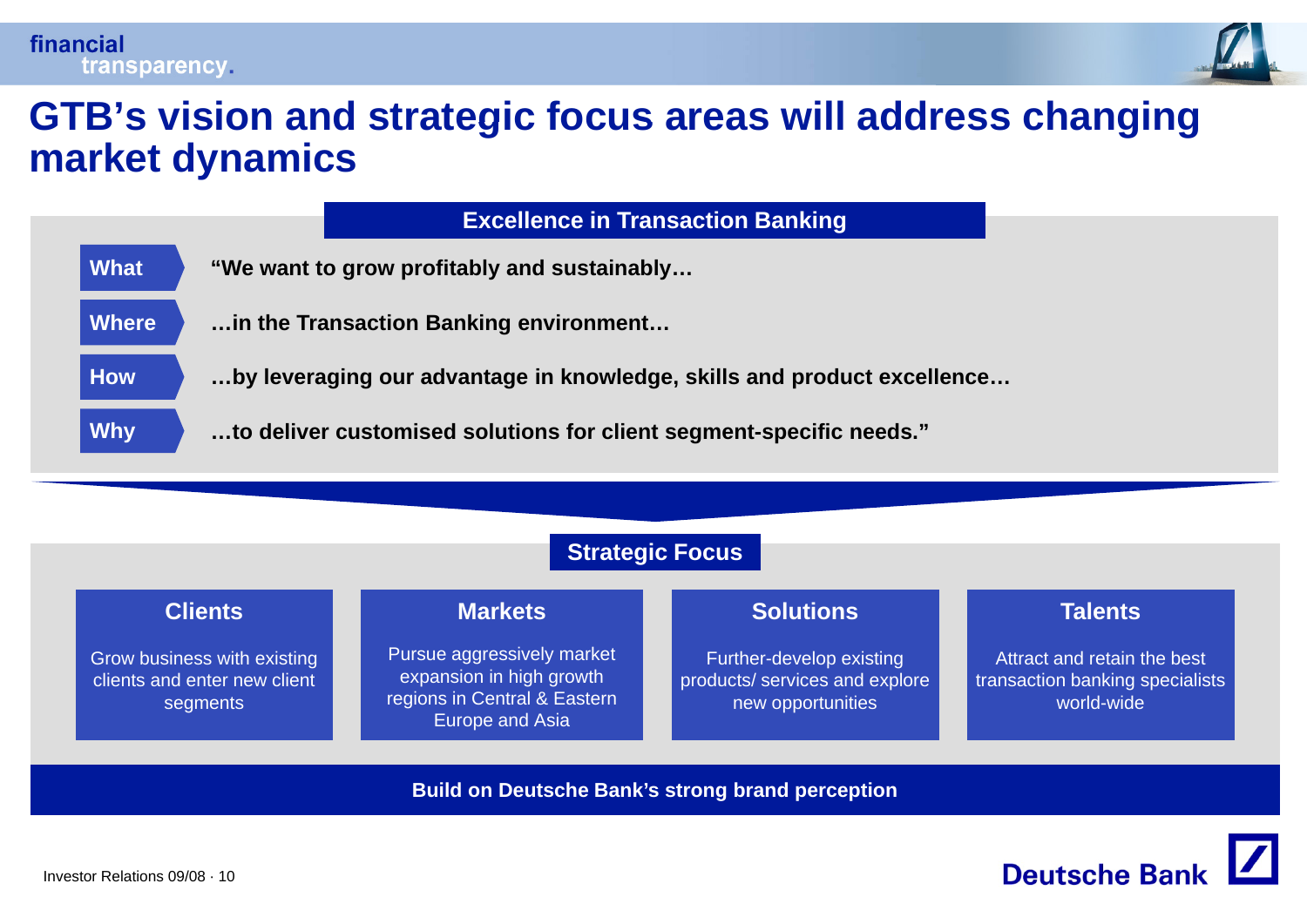

## **Becoming # 4 corporate bank in The Netherlands 4**



- $\blacksquare$  # 4 in Dutch commercial banking
- $\blacksquare$  ~1,400 FTEs at closing
- Strong client base of 11,000 corporate and commercial clients, 24,000 small entities and 8,000 private clients
- Strong relationship management and proven management team
- Purchase price: EUR 709 m
- F. Closing: 4Q2008

### **Highlights Market position**

#### **Commercial banking market shares 2007(1)**



1) Market share based on revenues of NEWbank only (excluding IFN), commercial banking segment includes corporate (EUR 50m to EUR 1bn+ turnover) and commercial clients as well as small entities (EUR 300k to EUR 50m turnover) (2) Own estimate **Deutsche Bank** Investor Relations 09/08 · 11